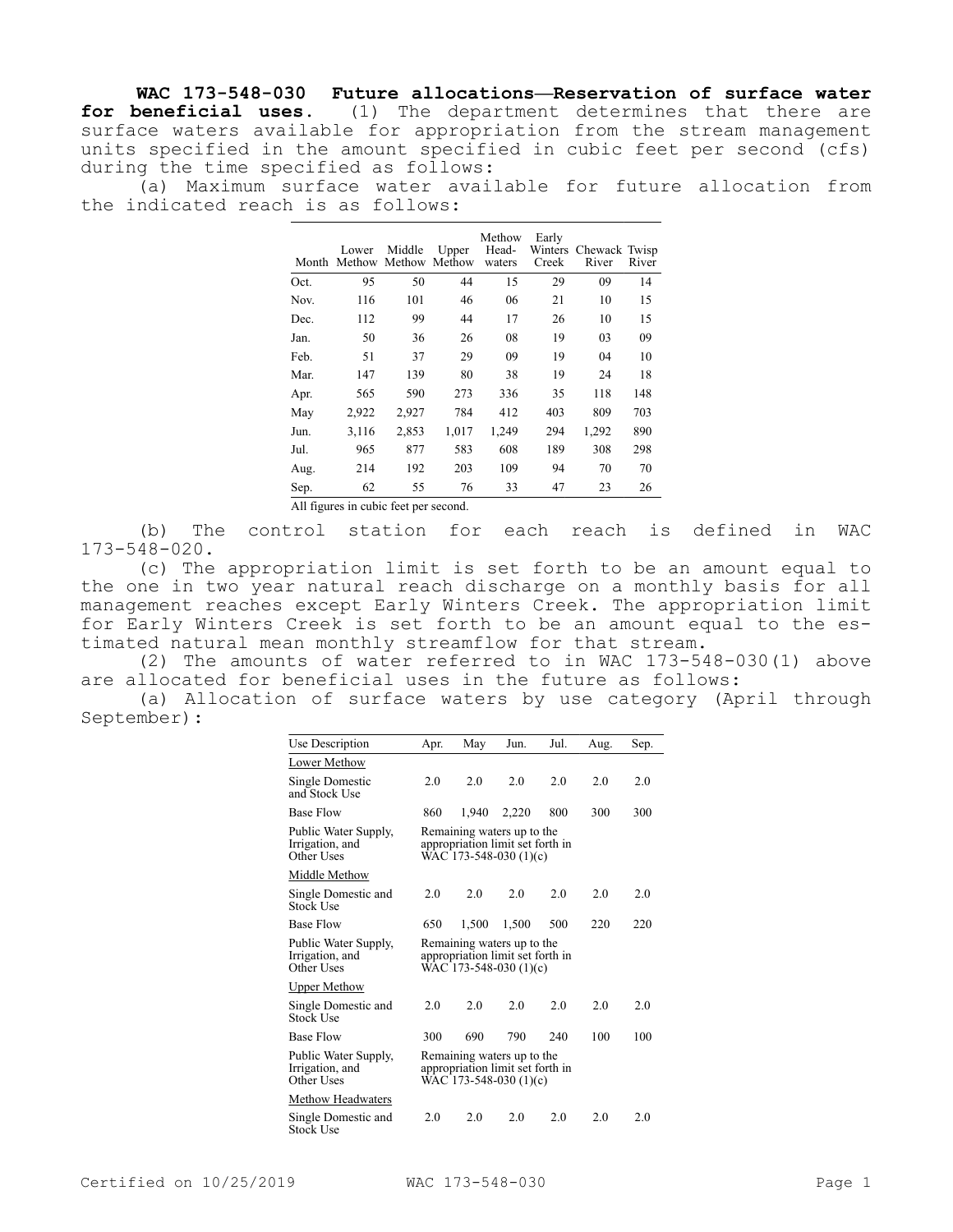| Use Description                                       | Apr.                                                                                     | May                                                                                      | Jun.  | Jul. | Aug. | Sep. |  |  |  |
|-------------------------------------------------------|------------------------------------------------------------------------------------------|------------------------------------------------------------------------------------------|-------|------|------|------|--|--|--|
| <b>Base Flow</b>                                      | 90                                                                                       | 430                                                                                      | 1,160 | 180  | 32   | 32   |  |  |  |
| Public Water Supply,<br>Irrigation, and<br>Other Uses | Remaining waters up to the<br>appropriation limit set forth in<br>WAC 173-548-030 (1)(c) |                                                                                          |       |      |      |      |  |  |  |
| Early Winters Creek                                   |                                                                                          |                                                                                          |       |      |      |      |  |  |  |
| Single Domestic and<br>Stock Use                      | 2.0                                                                                      | 2.0                                                                                      | 2.0   | 2.0  | 2.0  | 2.0  |  |  |  |
| <b>Base Flow</b>                                      | 23                                                                                       | 108                                                                                      | 290   | 45   | 8.0  | 11.0 |  |  |  |
| Public Water Supply,<br>Irrigation, and<br>Other Uses |                                                                                          | Remaining waters up to the<br>appropriation limit set forth in<br>WAC 173-548-030 (1)(c) |       |      |      |      |  |  |  |
| Chewack River                                         |                                                                                          |                                                                                          |       |      |      |      |  |  |  |
| Single Domestic and<br>Stock Use                      | 2.0                                                                                      | 2.0                                                                                      | 2.0   | 2.0  | 2.0  | 2.0  |  |  |  |
| <b>Base Flow</b>                                      | 140                                                                                      | 290                                                                                      | 320   | 110  | 47   | 47   |  |  |  |
| Public Water Supply,<br>Irrigation, and<br>Other Uses | Remaining waters up to the<br>appropriation limit set forth in<br>WAC 173-548-030 (1)(c) |                                                                                          |       |      |      |      |  |  |  |
| <b>Twisp River</b>                                    |                                                                                          |                                                                                          |       |      |      |      |  |  |  |
| Single Domestic and<br>Stock Use                      | 2.0                                                                                      | 2.0                                                                                      | 2.0   | 2.0  | 2.0  | 2.0  |  |  |  |
| <b>Base Flow</b>                                      | 100                                                                                      | 300                                                                                      | 440   | 130  | 27   | 27   |  |  |  |
| Public Water Supply,<br>Irrigation, and<br>Other Uses | Remaining waters up to the<br>appropriation limit set forth in<br>WAC 173-548-030 (1)(c) |                                                                                          |       |      |      |      |  |  |  |
| All figures in cubic feet per second                  |                                                                                          |                                                                                          |       |      |      |      |  |  |  |

(b) Allocation of surface waters by use category (October through March):

| Use Description                                       | Oct.                                                                                     | Nov.                                                                                     | Dec. | Jan. | Feb. | Mar. |  |  |  |
|-------------------------------------------------------|------------------------------------------------------------------------------------------|------------------------------------------------------------------------------------------|------|------|------|------|--|--|--|
| Lower Methow                                          |                                                                                          |                                                                                          |      |      |      |      |  |  |  |
| Single Domestic and<br><b>Stock Use</b>               | 2.0                                                                                      | 2.0                                                                                      | 2.0  | 2.0  | 2.0  | 2.0  |  |  |  |
| <b>Base Flow</b>                                      | 425                                                                                      | 425                                                                                      | 350  | 350  | 350  | 350  |  |  |  |
| Public Water Supply,<br>Irrigation, and<br>Other Uses |                                                                                          | Remaining waters up to the<br>appropriation limit set forth in<br>WAC 173-548-030 (1)(c) |      |      |      |      |  |  |  |
| Middle Methow                                         |                                                                                          |                                                                                          |      |      |      |      |  |  |  |
| Single Domestic and<br><b>Stock Use</b>               | 2.0                                                                                      | 2.0                                                                                      | 2.0  | 2.0  | 2.0  | 2.0  |  |  |  |
| <b>Base Flow</b>                                      | 320                                                                                      | 320                                                                                      | 260  | 260  | 260  | 260  |  |  |  |
| Public Water Supply,<br>Irrigation, and<br>Other Uses |                                                                                          | Remaining waters up to the<br>appropriation limit set forth in<br>WAC 173-548-030 (1)(c) |      |      |      |      |  |  |  |
| <b>Upper Methow</b>                                   |                                                                                          |                                                                                          |      |      |      |      |  |  |  |
| Single Domestic and<br>Stock Use                      | 2.0                                                                                      | 2.0                                                                                      | 2.0  | 2.0  | 2.0  | 2.0  |  |  |  |
| <b>Base Flow</b>                                      | 150                                                                                      | 150                                                                                      | 120  | 120  | 120  | 120  |  |  |  |
| Public Water Supply,<br>Irrigation, and<br>Other Uses | Remaining waters up to the<br>appropriation limit set forth in<br>WAC 173-548-030 (1)(c) |                                                                                          |      |      |      |      |  |  |  |
| Methow Headwaters                                     |                                                                                          |                                                                                          |      |      |      |      |  |  |  |
| Single Domestic and<br><b>Stock Use</b>               | 2.0                                                                                      | 2.0                                                                                      | 2.0  | 2.0  | 2.0  | 2.0  |  |  |  |
| <b>Base Flow</b>                                      | 60                                                                                       | 60                                                                                       | 42   | 42   | 42   | 42   |  |  |  |
| Public Water Supply,<br>Irrigation, and<br>Other Uses | Remaining waters up to the<br>appropriation limit set forth in<br>WAC 173-548-030 (1)(c) |                                                                                          |      |      |      |      |  |  |  |
| Early Winters Creek                                   |                                                                                          |                                                                                          |      |      |      |      |  |  |  |
| Single Domestic and<br><b>Stock Use</b>               | 2.0                                                                                      | 2.0                                                                                      | 2.0  | 2.0  | 2.0  | 2.0  |  |  |  |
| <b>Base Flow</b>                                      | 15                                                                                       | 15                                                                                       | 10   | 10   | 10   | 10   |  |  |  |
|                                                       |                                                                                          |                                                                                          |      |      |      |      |  |  |  |